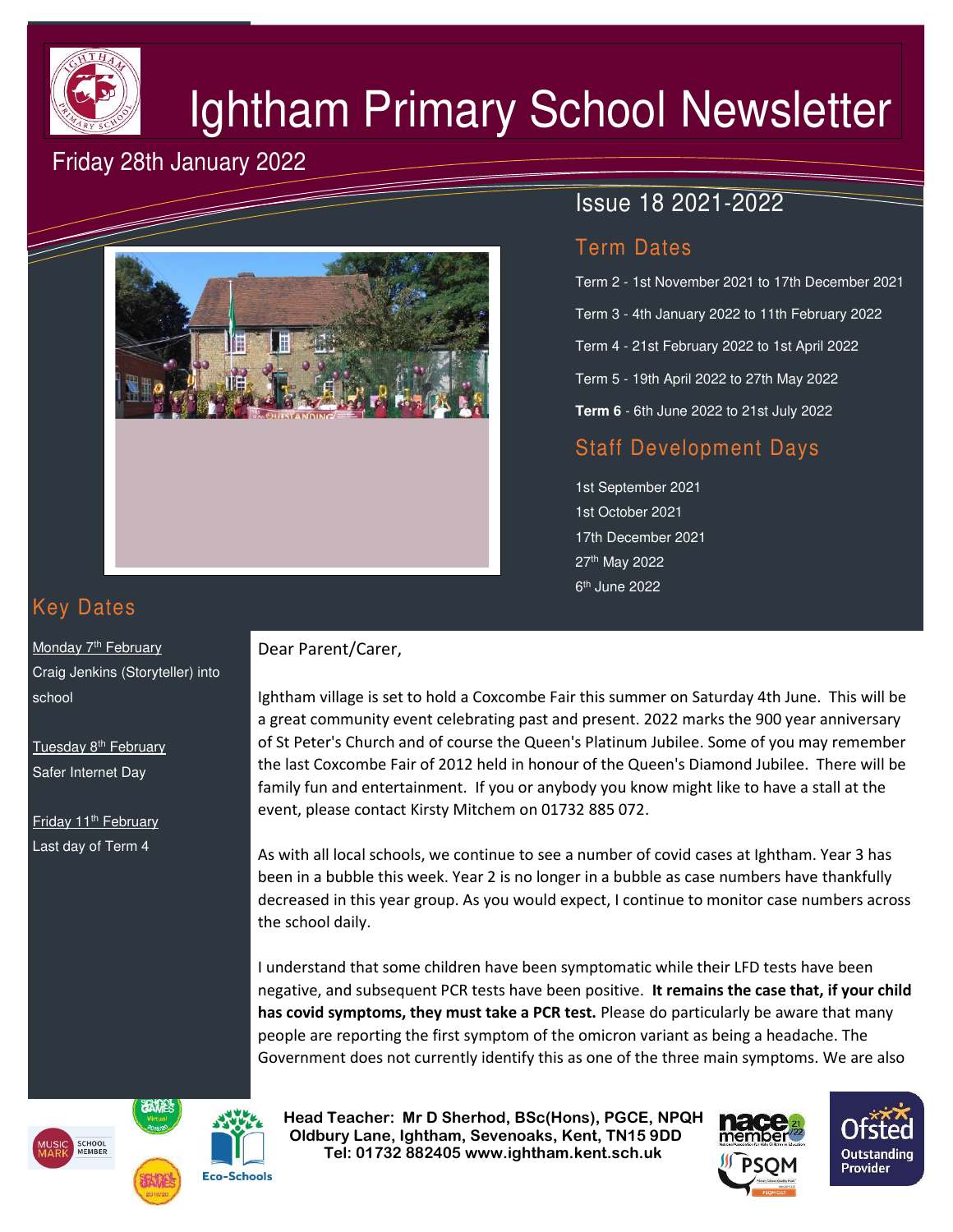#### **Attendance**

Attendance for this week is as follows:

Acorn – 92.8%

Pine – 97.8%

Chestnut  $-85.6%$ 

Willow – 83.9%

 $E$ lm  $-87.3%$ 

Beech – 89.9%

Oak – 81.7%

#### Lateness

The number of "lates" recorded this week were as follows:

Acorn  $-3$ 

 $Pine - 0$ 

 $Chestnut - 0$ 

 $W - 3$ 

 $E$ lm – 0

Beech - 1

Oak - 0



## Ightham Primary School Newsletter

starting to see, unfortunately, cases where children were previously infected only a couple of months ago. My assumption would be that omicron only became prevalent in mid-December in the UK and previous infections were probably caused by other variants.

The Key Stage 1 and 2 Assessment presentations are now available on the school website:

<https://ightham.kent.sch.uk/classes/year-2-chestnut-class/> <https://ightham.kent.sch.uk/classes/year-6-oak-class/>

May I, once again, remind all parents/carers that you should not be entering the school buildings, for any reason, at the end of the school day, unless invited to do so by a member of staff. This includes the school toilets. It remains the case that one or two people are ignoring this very reasonable request, and we shall follow up where necessary.

#### **School Videos**

As you may be aware, we had brand new videos filmed in school during November. I'm delighted to say those videos are now available and you can watch them via the home page of our school website:

<https://ightham.kent.sch.uk/>

Very well done to all those children that took part in the videos.

#### **Cobs Close – parking issues**

Parents are requested not to park in Cobs Close as lorry access is required. Residents report that parking here causes considerable problems as blind spots are created when turning into Oldbury Lane.

#### **A message from Ightham Parish Council – parking issues**

"We have put some bollards up outside Tanglewood to prevent people parking at the end of the residents drive but it seems as though some people are driving up onto the verge behind them and reversing back out onto A25. Parking is available at the village hall for those who want to use it and walk over the bridge."

Mr D Sherhod

Head Teacher

 **Head Teacher: Mr D Sherhod, BSc(Hons), PGCE, NPQH Oldbury Lane, Ightham, Sevenoaks, Kent, TN15 9DD Tel: 01732 882405 www.ightham.kent.sch.uk**